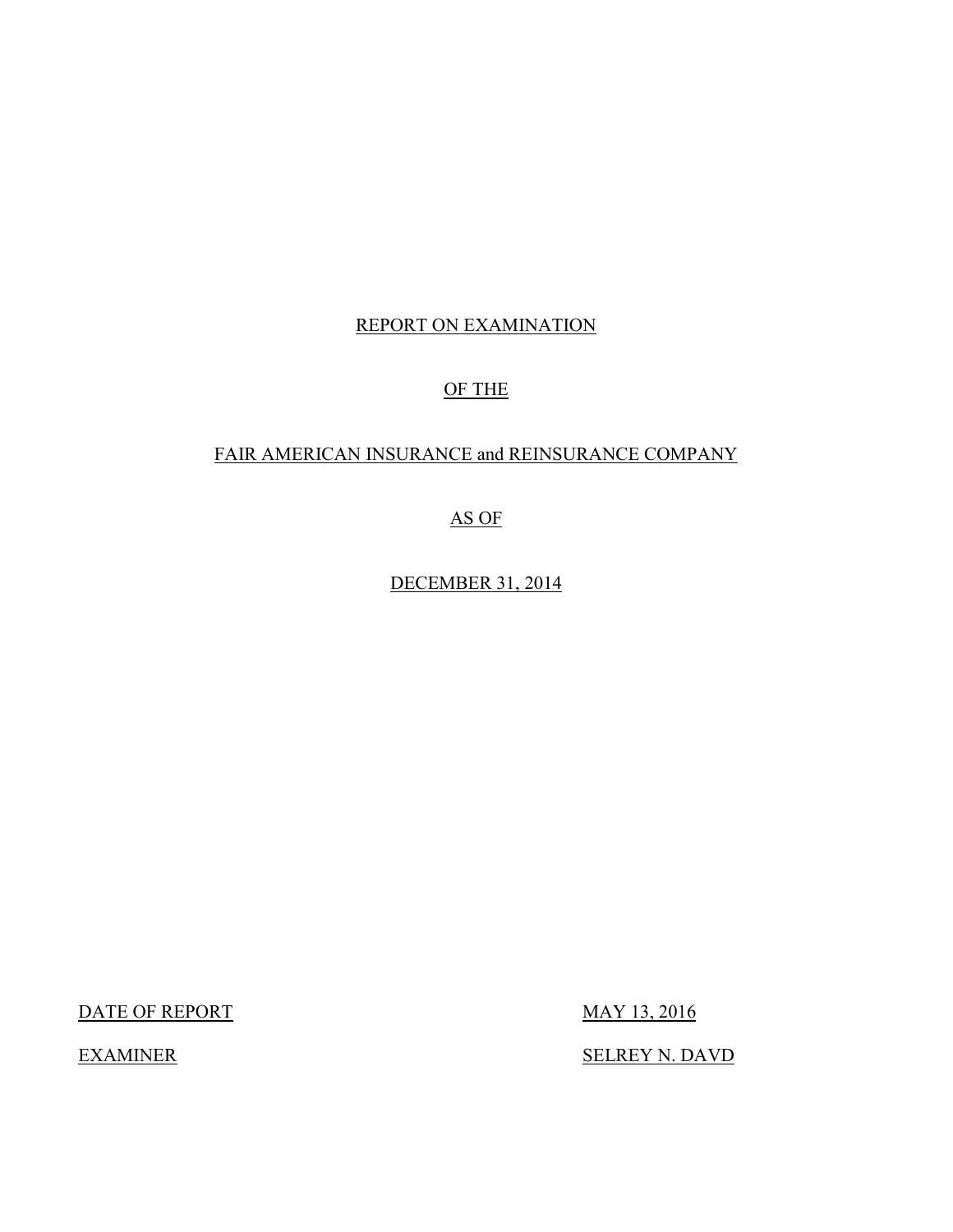## TABLE OF CONTENTS

## ITEM NO. PAGE NO.

| 1  | Scope of examination                                                                                                                                             | 2                            |
|----|------------------------------------------------------------------------------------------------------------------------------------------------------------------|------------------------------|
| 2. | Description of Company                                                                                                                                           | 3                            |
|    | A. Management<br>B. Territory and plan of operation<br>C. Reinsurance<br>D. Holding company system<br>E. Significant operating ratios<br>F. Accounts and records | 4<br>6<br>8<br>8<br>10<br>11 |
| 3. | <b>Financial statements</b>                                                                                                                                      | 13                           |
|    | A. Balance sheet<br>B. Statement of income<br>C. Capital and surplus account                                                                                     | 13<br>15<br>16               |
| 4. | Losses and loss adjustment expenses                                                                                                                              | 17                           |
| 5. | Compliance with prior report on examination                                                                                                                      | 17                           |
| 6. | Summary of comments and recommendations                                                                                                                          | 18                           |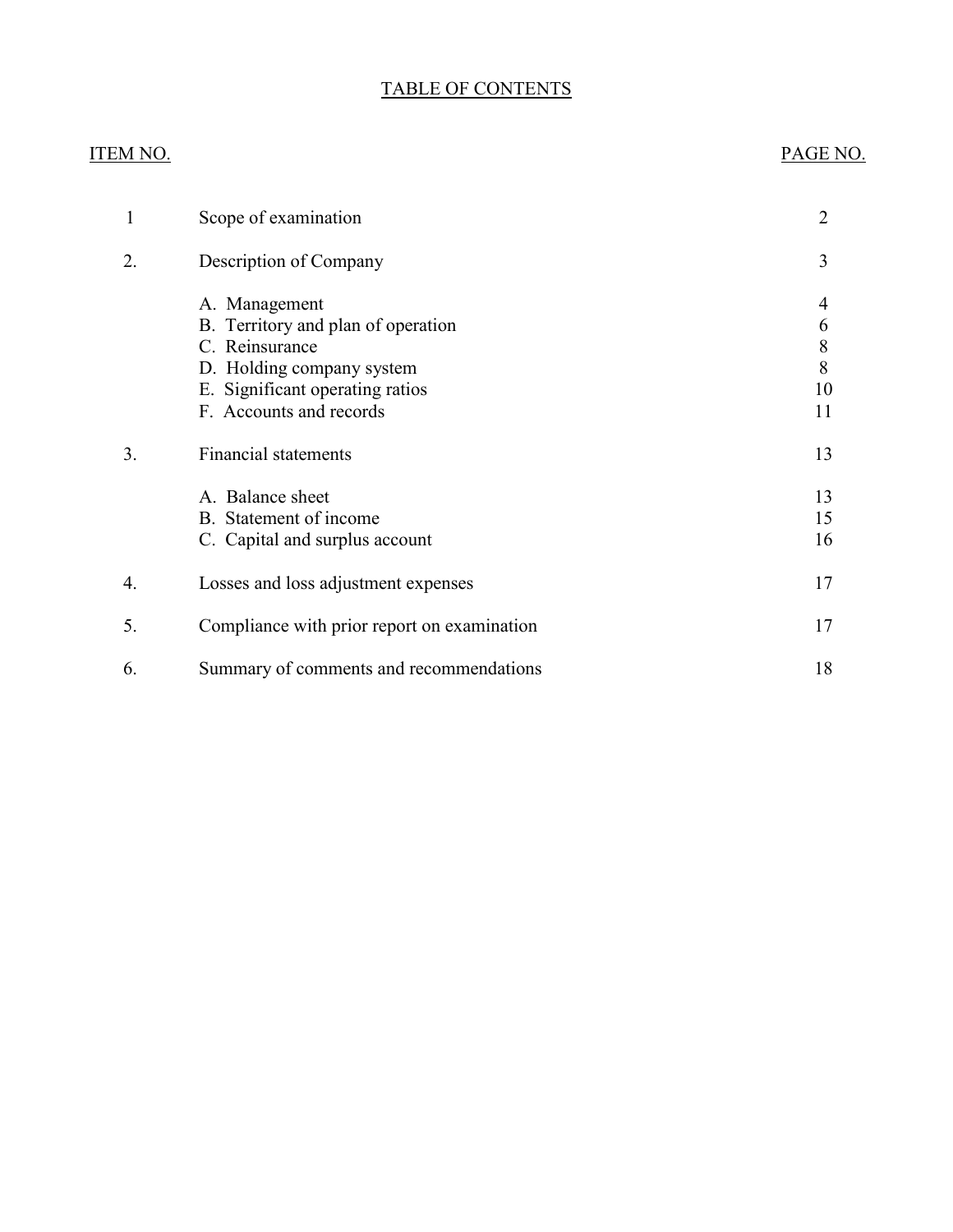

## NEW YORK STATE *DEPARTMENTof ~~\_,.,..r----,0' --..* FINANCIAL SERVICES

Andrew M. Cuomo **Maria T. Vullo** Maria T. Vullo Maria T. Vullo Maria T. Vullo Maria T. Vullo Maria T. Vullo Maria T. Vullo Governor Superintendent Superintendent Superintendent Superintendent Superintendent Superintendent Superintendent

May 13, 2016

Honorable Maria T. Vullo Superintendent New York State Department of Financial Services Albany, New York 12257

Madam:

 instructions contained in Appointment Number 31252 dated November 14, 2014, attached hereto, I have made an examination into the condition and affairs of Fair American Insurance and Reinsurance Pursuant to the requirements of the New York Insurance Law, and in compliance with the Company as of December 31, 2014, and submit the following report thereon.

 should be understood to indicate Fair American Insurance and Reinsurance Company. Wherever the designation "the Company" or "FAIRCO" appears herein without qualification, it

 Wherever the designation "TRC" appears herein without qualification, it should be understood to indicate Transatlantic Reinsurance Company.

 Wherever the term "Department" appears herein without qualification, it should be understood to mean the New York State Department of Financial Services.

The examination was conducted at the Company's home office located at One Liberty Plaza, 165 Broadway, New York, NY 10006.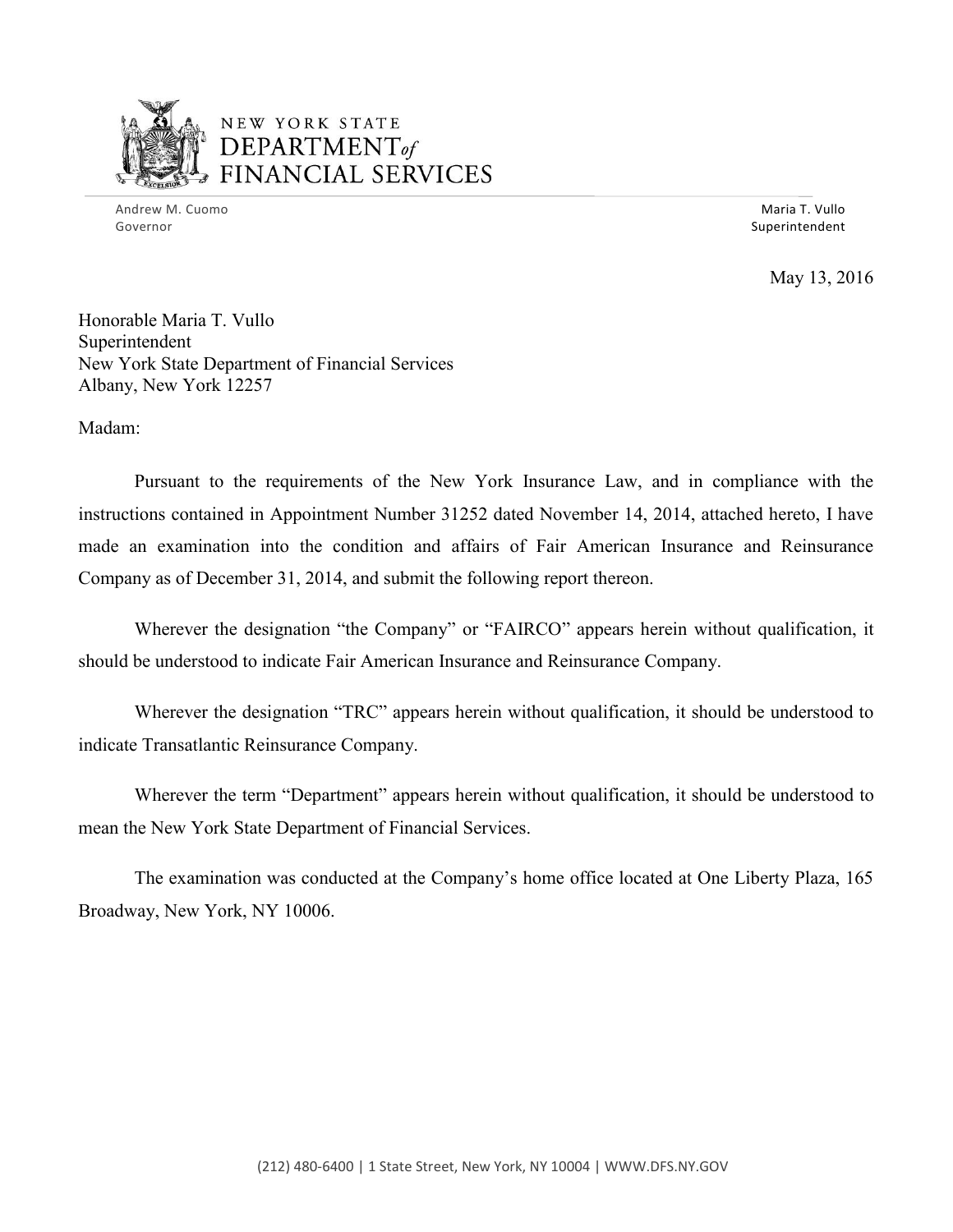#### <span id="page-3-0"></span>**1. SCOPE OF EXAMINATION**

 The Department has performed an individual examination of the Company, a multi-state insurer. The previous examination was conducted as of December 31, 2009. This examination covered the five year period from January 1, 2010 through December 31, 2014. This examination was conducted concurrently with an examination of the Company's parent, Transatlantic Reinsurance Company. Transactions occurring subsequent to this period were reviewed where deemed appropriate by the examiner.

 we plan and perform the examination to evaluate the financial condition and identify prospective risks of the Company by obtaining information about the Company including corporate governance, identifying mitigate those risks. This examination also includes assessing the principles used and significant estimates made by management, as well as evaluating the overall financial statement presentation, management's compliance with Statutory Accounting Principles and annual statement instructions when This examination was conducted in accordance with the National Association of Insurance Commissioners ("NAIC") Financial Condition Examiners Handbook ("Handbook"), which requires that and assessing inherent risks within the Company and evaluating system controls and procedures used to applicable to domestic state regulations.

 All financially significant accounts and activities of the Company were considered in accordance with the risk-focused examination process. The examiners also relied upon audit work performed by the Company's independent public accountants when appropriate.

 This examination report includes a summary of significant findings for the following items as called for in the Handbook:

> Significant subsequent events Company history Corporate records Management and control Fidelity bonds and other insurance Pensions, stock ownership and insurance plans Territory and plan of operation Growth of Company Loss experience Reinsurance Accounts and records Statutory deposits Financial statements Summary of recommendations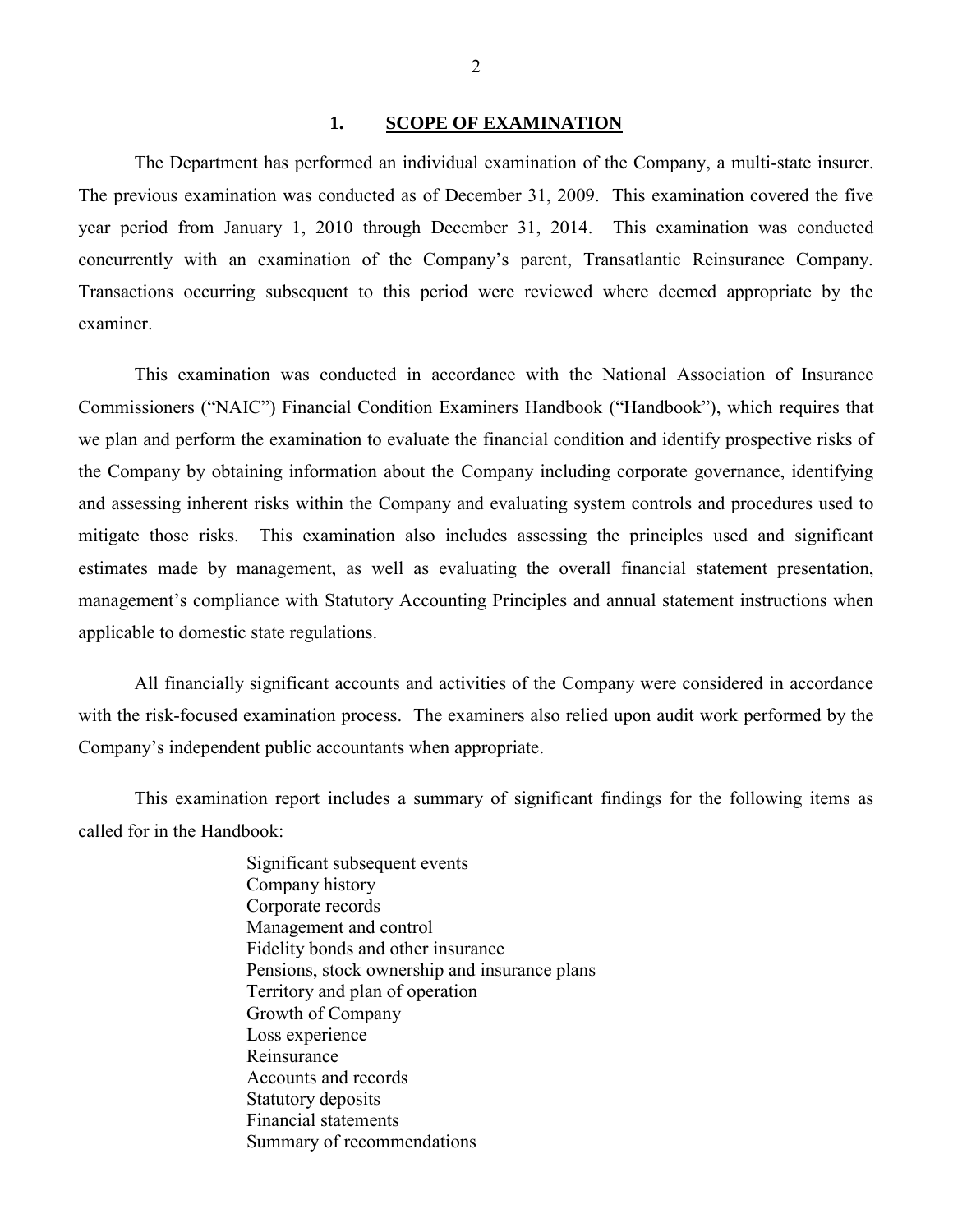A review was also made to ascertain what action was taken by the Company with regard to comments and recommendations contained in the prior report on examination.

This report on examination is confined to financial statements and comments on those matters that involve departures from laws, regulations, rules or that are deemed to require explanation or description.

## <span id="page-4-0"></span>**2. DESCRIPTION OF COMPANY**

 The Company was incorporated under the laws of the State of New York on September 30, 1985 as SAI Industrial Assurance Company ("SAI") as a result of the domestication of the United States Branch of the SAI-Societa Assicuratrice Industrials S.P.A of Torino, Italy ("SAI-Italy") to a New York corporation. The Branch was entered in the United States in 1977 through New York and the home office was established in 1921 under the laws of Italy. It became licensed on September 30, 1985.

 Effective December 12, 1985, American International Group ("AIG") purchased 100% of SAI's 1,000 shares of \$500 par value per share common stock from SAI-Italy to become the new sole shareholder of the Company. The Company's name was changed to Putnam Reinsurance Company on April 29, 1986.

 On February 24, 1986, the Company's authorized capital was increased from \$500,000 to \$2,500,000, consisting of an additional 4,000 shares of \$500 par value per share common stock. On June 30, 1986, the additional 4,000 shares of the Company's common stock were issued to AIG for consideration of \$2,000,000. On the same date, AIG contributed all 5,000 shares of the Company's common stock, plus cash, to PREINCO Holdings, Inc. ("PREINCO") in exchange for a 20.01% interest in PREINCO. PREINCO was organized in the State of Delaware on June 10, 1986, to become the new holding company and sole shareholder of the Company.

 Effective April 18, 1990, the name of PREINCO Holdings, Inc. was changed to Transatlantic Holdings, Inc. ("THI"). THI became a public company in June, 1990.

 In 1995, THI transferred ownership of the Company to its wholly-owned subsidiary Transatlantic Reinsurance Company ("TRC").

 As of December 31, 2008, AIG was the majority stockholder of THI, with an ownership of approximately 59%. In June 2009 AIG reduced its ownership in THI, through a secondary offering, to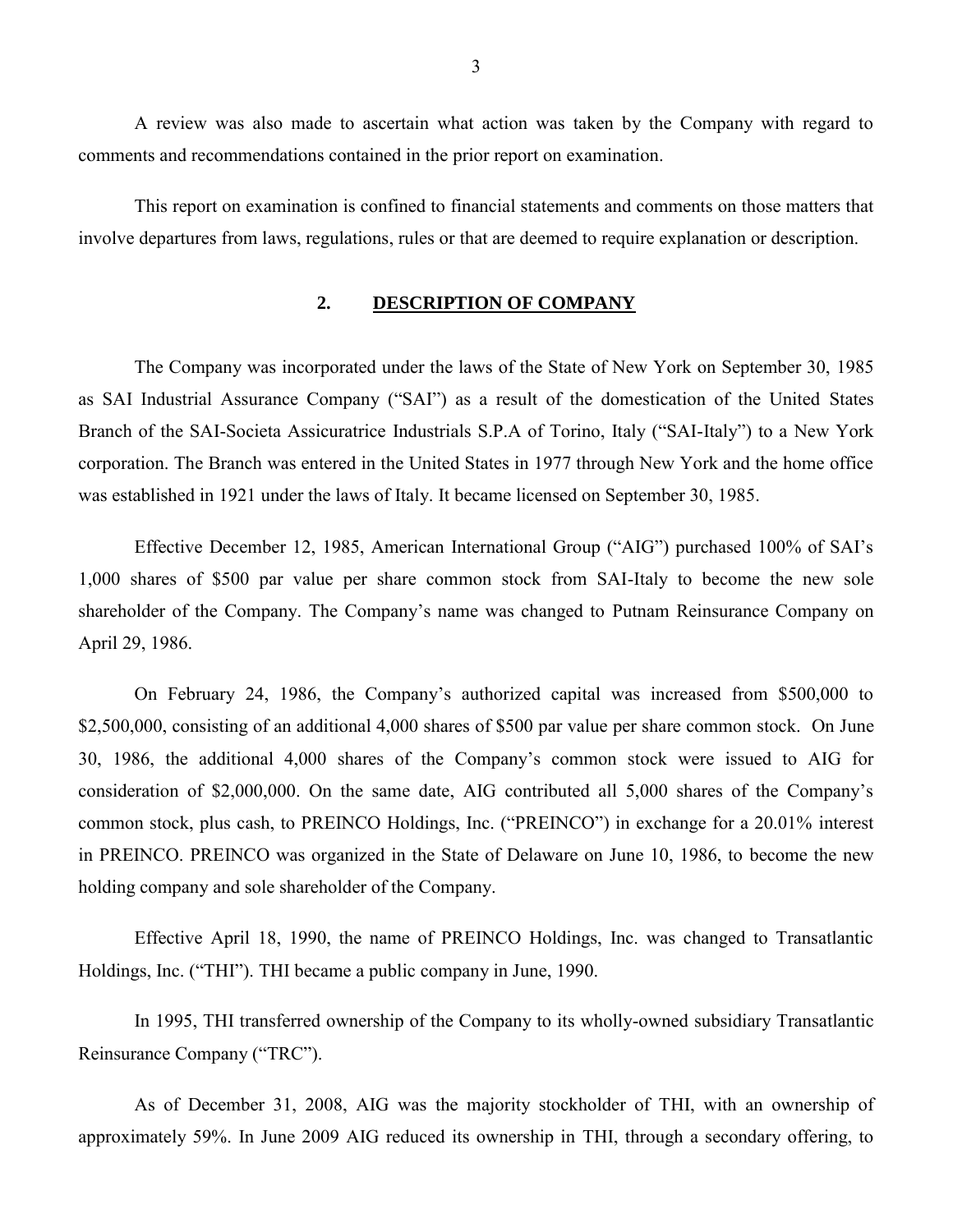approximately 13.9% of the company's outstanding common shares. In March 2010, AIG reduced its beneficial ownership through another secondary public offering. Immediately following the March 2010 secondary public offering, AIG beneficially owned approximately 1.1% (excluding shares held by certain mutual funds that are advised or managed by subsidiaries of AIG).

 In January 2012, the name was changed to its present form, Fair American Insurance and Reinsurance Company. In March 2012, Alleghany Corporation ("Alleghany") and THI completed a merger and the Company became an indirect wholly-owned subsidiary of Alleghany Corporation.

 On September 7, 2010, following authorization from its Board of Directors, and approval of the Department pursuant to Section 1206 of the New York Insurance Law, the Company increased its \$5,000,000 consisting of 10,000 shares of \$500 par value per share common stock. Gross paid in and authorized, issued and outstanding shares to 10,000 from 5,000, increasing Common capital stock by \$2,500,000 and decreasing Gross paid in and contributed surplus by \$2,500,000. Capital paid in is contributed surplus is \$88,227,719. Gross paid in and contributed surplus decreased by \$2,500,000 during the examination period, as follows:

| <u>Year</u>       | Description                                     | Amount       |
|-------------------|-------------------------------------------------|--------------|
| January 1, 2010   | Beginning gross paid in and contributed surplus | \$90,727,719 |
| 2010              | Common capital stock contribution               | (2,500,000)  |
| December 31, 2014 | Ending gross paid in and contributed surplus    | \$88,227,719 |

### <span id="page-5-0"></span>A. Management

 Pursuant to the Company's charter and by-laws, management of the Company is vested in a board of directors consisting of not less than thirteen nor more than twenty one members. The board met four times during each calendar year. As of December 31, 2014, the board of directors was comprised of the following six members:

### Name and Residence Principal Business Affiliation

Kenneth Apfel **Executive Vice President and Chief Actuary**, New York, NY Transatlantic Holdings, Inc.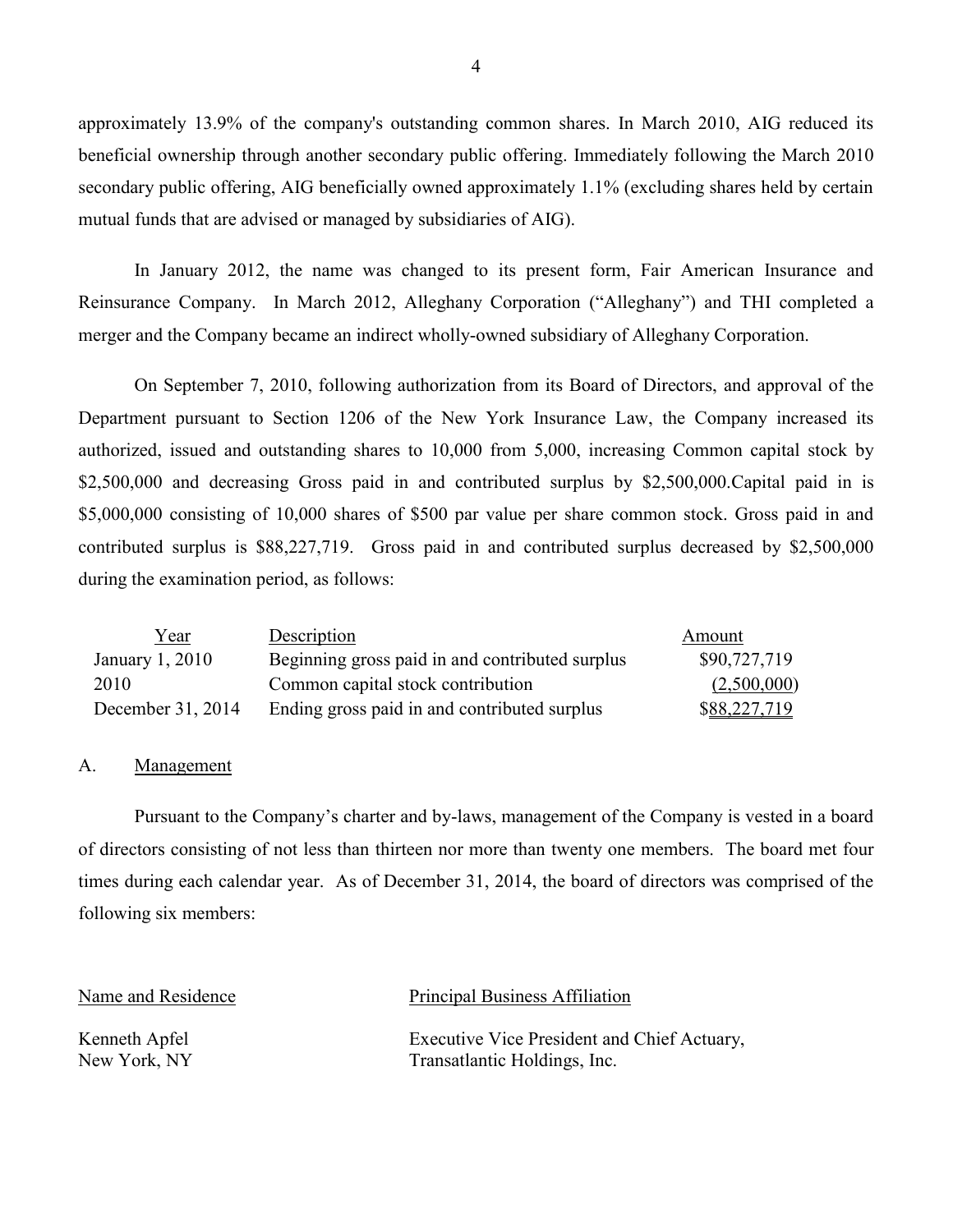| Name and Residence               | <b>Principal Business Affiliation</b>                                                                             |
|----------------------------------|-------------------------------------------------------------------------------------------------------------------|
| Kenneth Brandt                   | President, North America,                                                                                         |
| Alamo, CA                        | <b>Transatlantic Reinsurance Company</b>                                                                          |
| Michael Sapnar                   | President and Chief Executive Officer,                                                                            |
| New York, NY                     | Transatlantic Holdings, Inc.                                                                                      |
| Gary Schwartz                    | Executive Vice President and General Counsel,                                                                     |
| Demarest, NJ                     | Transatlantic Holdings, Inc.                                                                                      |
| Steven Skalicky<br>Larchmont, NY | Executive Vice President and Chief Financial<br>Officer,<br>Transatlantic Holdings, Inc.                          |
| Javier Vijil<br>Miami, FL        | President and Chief Underwriting Officer, Latin<br>American & Caribbean Division,<br>Transatlantic Holdings, Inc. |

Section  $1201(a)(5)(B)(v)$  of the New York Insurance Law states in part:

 "…Except as provided in section six thousand four hundred two of this chapter the number shall not be less than seven…"

In addition, Section V of the Company's charter that was in effect during the period under examination states, in part:

 "The corporate powers of this Company shall be exercised by a Board of Directors consisting of not less than thirteen (13) members nor more than twenty-one (21) members as shall from time to time be determined by the By-laws of the Company…"

 A review of the composition of the board of directors during the examination period indicated that beginning with the May 26, 2011 meeting, the board consisted of less than thirteen members. The Company only had six directors as of December 31, 2014.

 Subsequent to the examination date, the Company elected a seventh director on April 7, 2015. It amended and restated its charter as of July 27, 2015 to reflect a minimum number of directors of seven and a maximum number of directors of fifteen. Such amended and restated charter was approved by the Department on September 15, 2015, and placed on file with the County Clerk's office on September 25, 2015.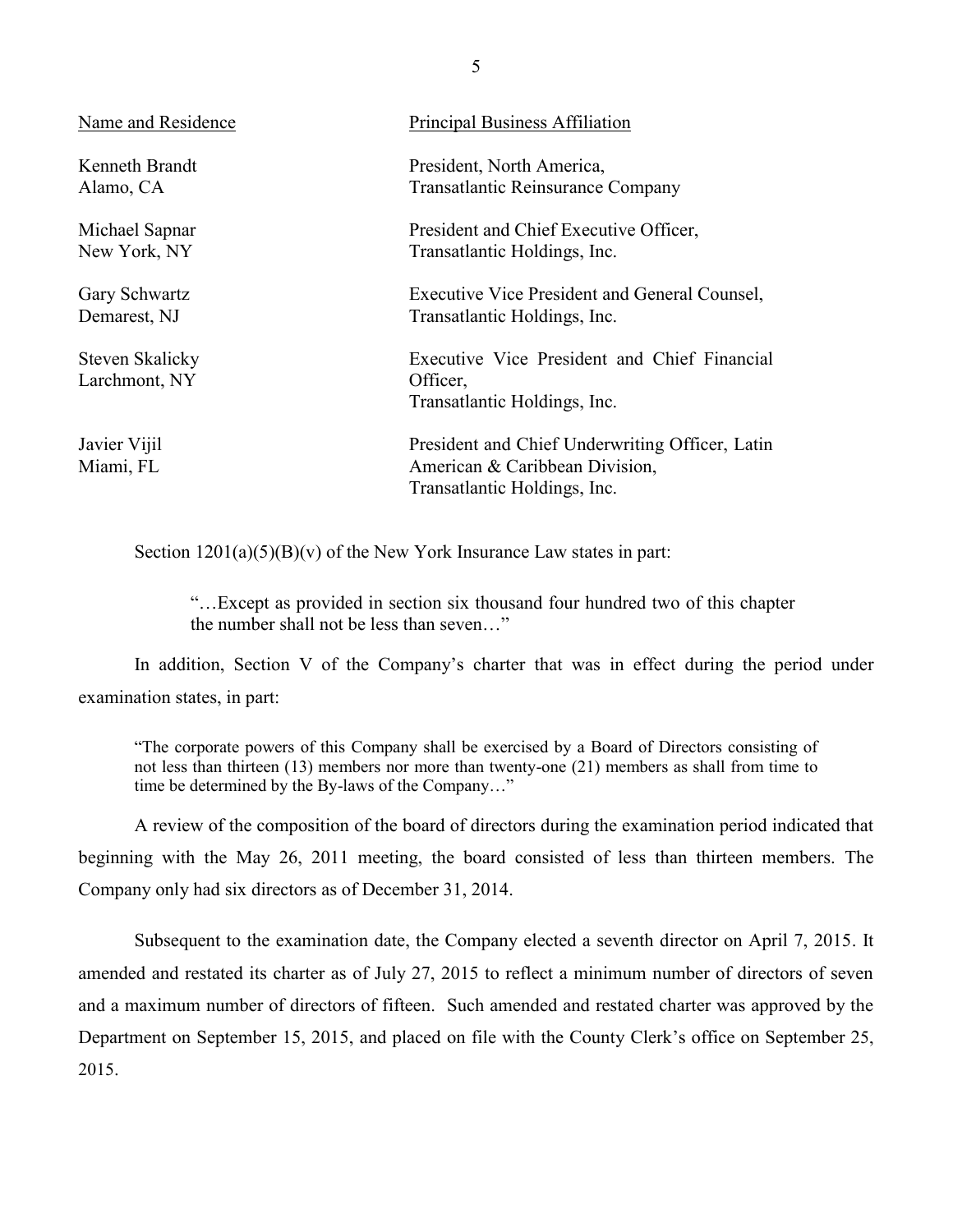A review of the minutes of the board of directors' meetings held during the examination period indicated that the meetings were generally well attended and each board member had an acceptable record of attendance. As of December 31, 2014, the principal officers of the Company were as follows:

| Title                 |
|-----------------------|
| President             |
| Secretary             |
| Senior Vice President |
|                       |

### <span id="page-7-0"></span>B. Territory and Plan of Operation

 As of December 31, 2014, the Company was licensed to write business in all 50 states and the District of Columbia.

 As of the examination date, the Company was authorized to transact the kinds of insurance as defined in the following numbered paragraphs of Section 1113(a) of the New York Insurance Law:

| Paragraph      | <b>Line of Business</b>                        |
|----------------|------------------------------------------------|
| 3              | Accident & health                              |
| 4              | Fire                                           |
| 5              | Miscellaneous property                         |
| 6              | Water damage                                   |
| $\overline{7}$ | Burglary and theft                             |
| 8              | Glass                                          |
| 9              | Boiler and machinery                           |
| 10             | Elevator                                       |
| 11             | Animal                                         |
| 12             | Collision                                      |
| 13             | Personal injury liability                      |
| 14             | Property damage liability                      |
| 15             | Workers' compensation and employers' liability |
| 16             | Fidelity and surety                            |
| 17             | Credit                                         |
| 19             | Motor vehicle and aircraft physical damage     |
| 20             | Marine and inland marine                       |
| 21             | Marine protection and indemnity                |
| 22             | Residual value                                 |
| 24             | Credit unemployment                            |
| 26             | Gap                                            |
| 27             | Prize indemnification                          |
| 28             | Service Contract reimbursement                 |
| 29             | Legal services                                 |
|                |                                                |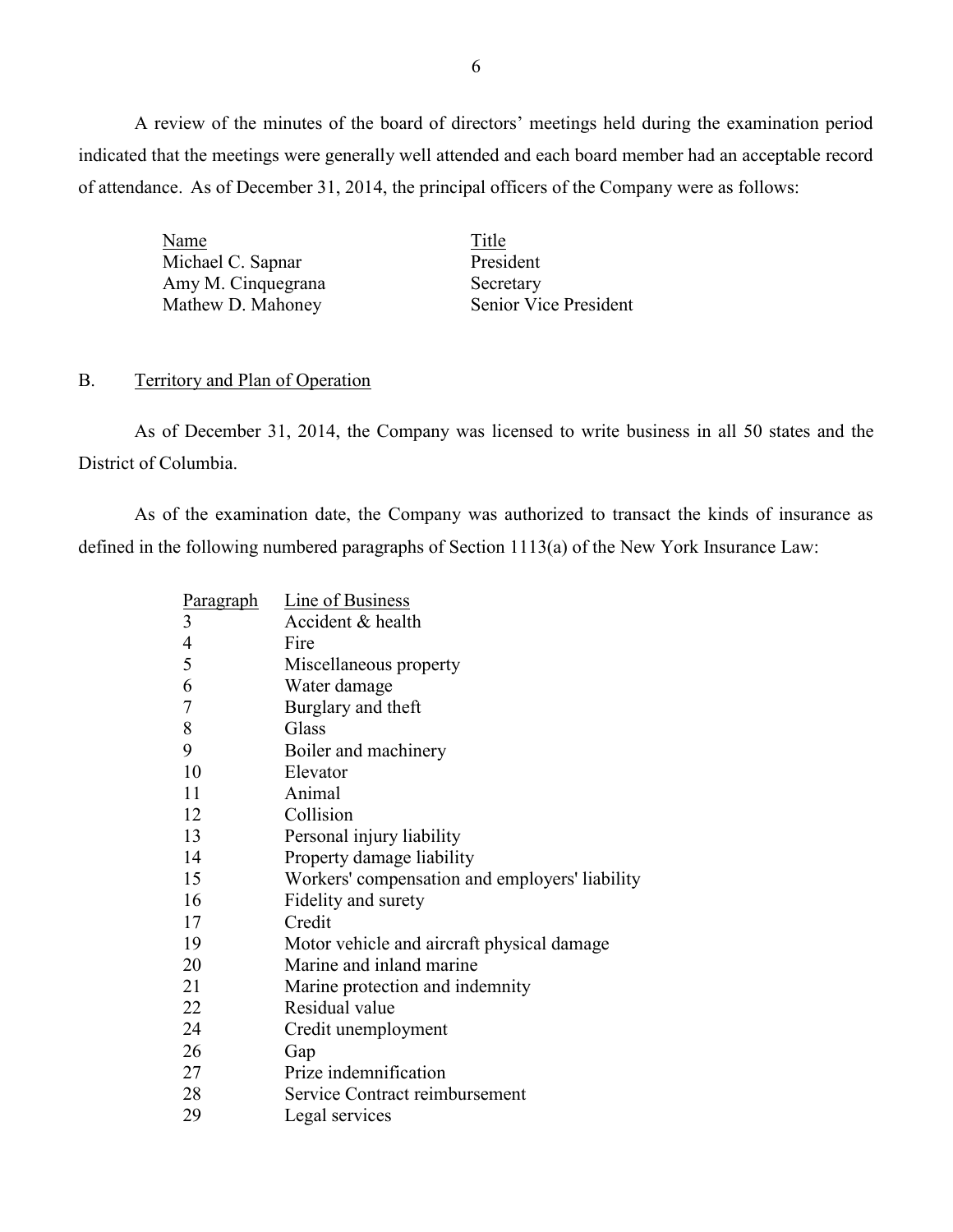incidental to coverage contemplated under paragraphs 20 and 21 of Section 1113(a) of the New York The Company is also authorized to transact such workers' compensation insurance as may be Insurance Law, including insurances described in the Longshoremen's and Harbor Workers' Compensation Act (Public Law No. 803, 69th Congress as amended; 33 USC Section 901 et seq. as amended).

 reinsure risks of every kind or description and (ii) insure property or risks of every kind of description The Company is also authorized by Section 4102(c) of the New York Insurance Law to (i) located or resident outside of the United States, its territories and possessions.

 Article 63 of the New York Insurance Law. Additionally, the Company is licensed to conduct the business of special risk insurance pursuant to

 Based on the lines of business for which the Company is licensed, the current capital structure and pursuant to the requirements of Articles 13, 41 and 63 of the New York Insurance Law, the Company is required to maintain a minimum surplus to policyholders in the amount of \$35,000,000.

 its parent Transatlantic Reinsurance Company. This agreement was terminated and commuted on October 1, 2012. This commutation was neutral to the Company's surplus position. Beginning in 2013, the Company became a direct writer of Medical Professional Liability both occurrence and claims-made. Company's affiliate, Professional Risk Management Systems, Inc. ("PRMS"). The following schedule Prior to 2013, all of the Company's premiums were assumed under a quota share agreement with The Company's only program is a Psychiatrists' Medical Malpractice program administered by the shows the direct premiums written by the Company in New York and in total for the years 2013 and 2014:

New York State as a

| Calendar Year | New York State | <b>Total Premiums</b> | Percentage of Total |
|---------------|----------------|-----------------------|---------------------|
| 2013          | \$7,650,909    | \$35,889,681          | 21.32%              |
| 2014          | 7,415,155      | 36,724,155            | 20.19%              |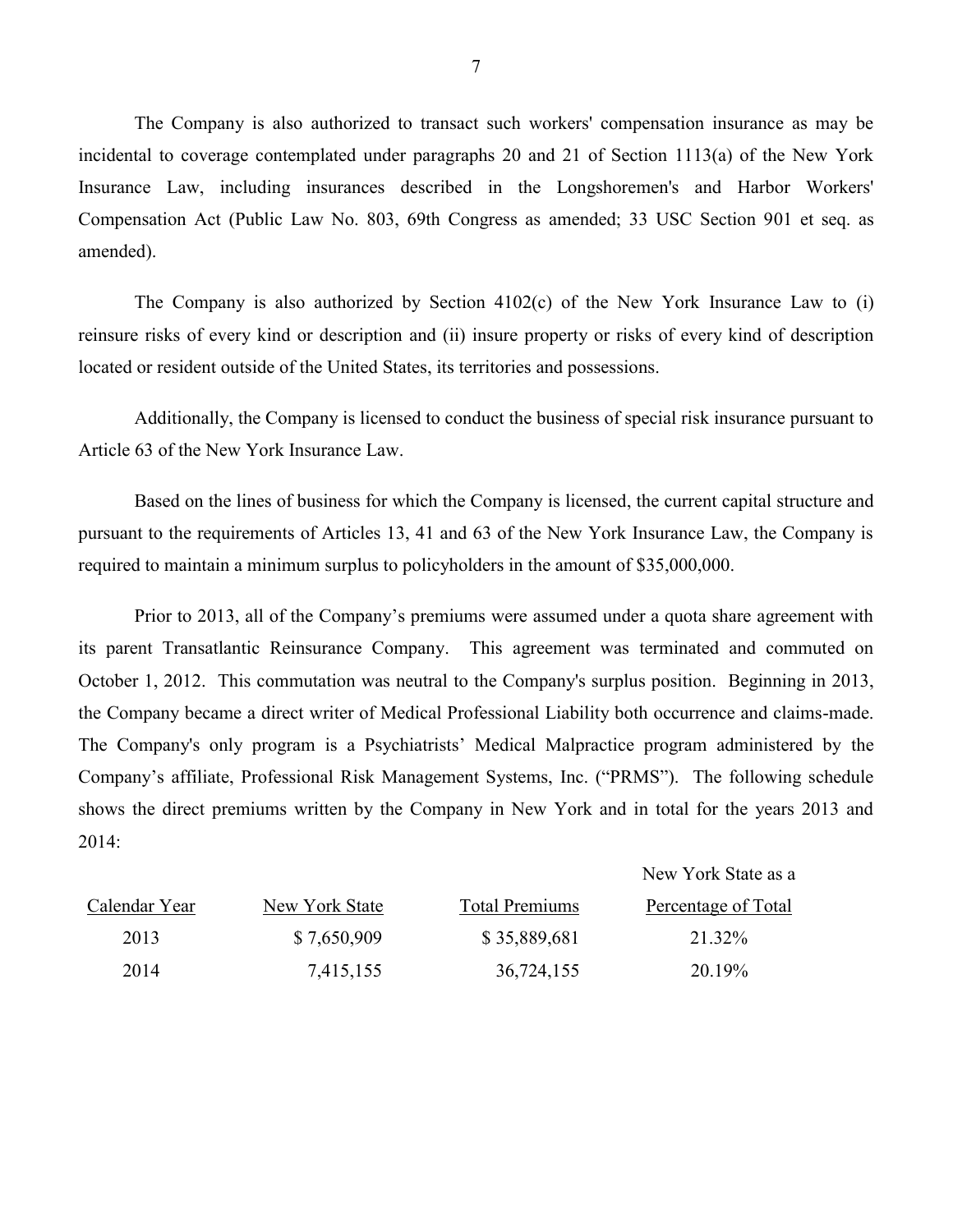## <span id="page-9-0"></span>C. Reinsurance

 The Company has one Quota Share Reinsurance Agreement that obligates it to cede a 90% share of its insurance and reinsurance contracts to its parent, TRC.

 New York Insurance Law. It was noted that the affiliated reinsurance agreement was filed with the Department pursuant to the provisions of Section 1505(d)(2) of the New York Insurance Law. The reinsurance agreement with its affiliate was reviewed for compliance with Article 15 of the

## <span id="page-9-1"></span>D. Holding Company System

The Company is a member of the Alleghany Group and is a wholly-owned subsidiary of TRC, a New York corporation, which is ultimately controlled by Alleghany Corporation.

 A review of the Holding Company Registration Statements filed with this Department indicated that such filings were complete and were filed in a timely manner pursuant to Article 15 of the New York Insurance Law and Department Regulation 52.

The following is an abridged chart of the holding company system as of December 31, 2014:

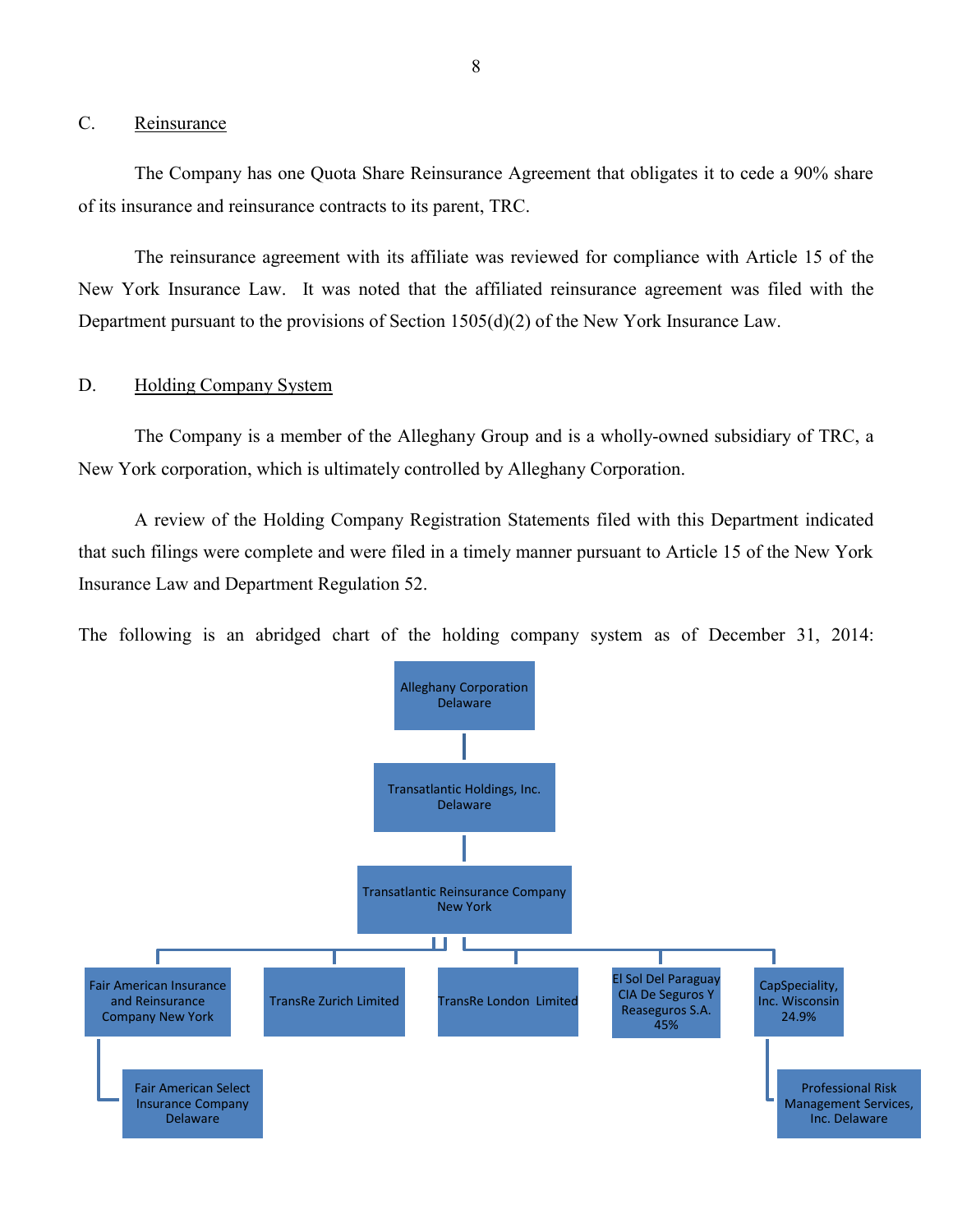On October 1, 2012, the Company acquired 100% of the common stock of Fair American Select Insurance Company ("FASIC") for \$1,000,000; during 2013, the Company contributed an additional \$45,000,000 in gross paid-in and contributed surplus to FASIC. FASIC is a Delaware domestic surplus line insurer that is eligible or approved to write surplus lines in all 50 states and the District of Columbia. FASIC did not write any premiums during 2013, but did write premiums of \$3,665,782 during 2014.

 agreement with TRC pursuant to which the Company sold 100% of the share capital of FASIC to TRC. Subsequent to this examination, on November 5, 2015, the Company entered into a stock purchase FASIC became a direct, wholly owned subsidiary of TRC.

 As of December 31, 2014, the Company was party to the following agreements with other members of its holding company system:

#### 1. Managing General Agent Agreement

 Effective January 1, 2013, the Company entered into a managing general agent agreement with its Company appointed PRMS as the Company's exclusive agent and producer of insurance policies 1505 of the New York Insurance Law. affiliate, Professional Risk Management Service, Inc. ("PRMS"). Pursuant to the agreement, the comprising the Covered Business. This agreement was filed with the Department pursuant to Section

#### 2. Claims Service Agreement

 Effective March 14, 2013, the Company entered into a claims service agreement with its affiliate, PRMS. Pursuant to the agreement, PRMS agrees to provide claim service for the Company and its policyholders under psychiatrists and neurologists professional liability insurance programs. This agreement was filed with the Department pursuant to Section 1505 of the New York Insurance Law.

#### 3. Management Agreement

 Effective July 1, 2013, the Company entered into a management agreement with its parent company, TRC. Pursuant to the agreement, TRC will provide FAIRCO with all the necessary to Section 1608 of the New York Insurance Law.administrative, production, marketing, underwriting, claims, investment, reinsurance, and accounting functions with respect to its business operations. This agreement was filed with the Department pursuant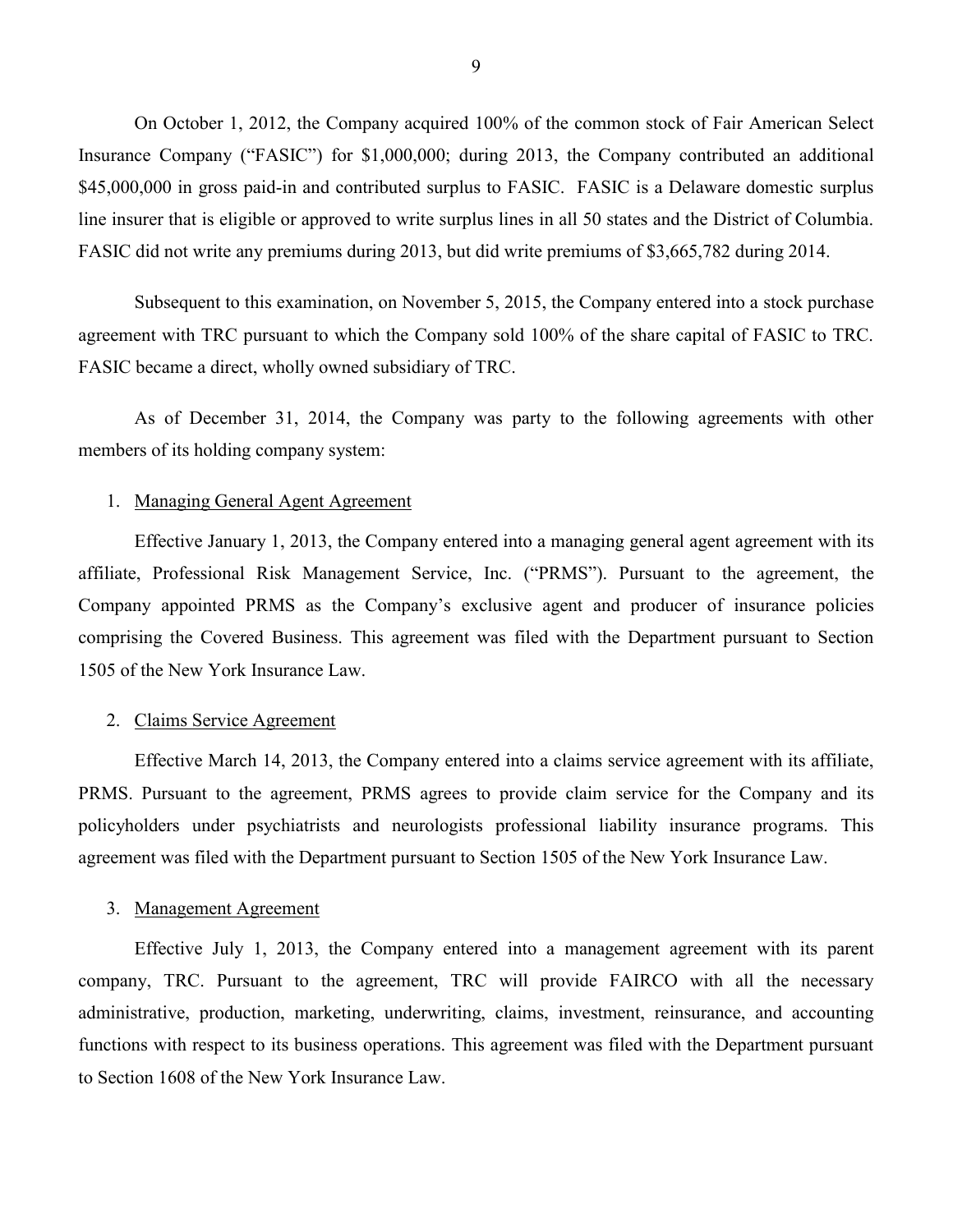#### 4. Service Agreement

 Effective October 2, 2013, the Company entered into a service agreement with its wholly-owned subsidiary, Fair American Select Insurance Company ("FASIC"). Pursuant to the agreement, the FAIRCO provides insurance facilities, claims adjustment and investigations, underwriting and processing service, customer service functions, printing, mailing, file and record keeping of all policies and endorsements, by FASIC. This agreement was not filed with the Department pursuant to Section 1608 of the New York Insurance Law. accounting and investment service, actuarial services and any other administrative services as requested

<span id="page-11-1"></span> It is recommended that the Company submit such agreement to the Department pursuant to the provisions of Section 1608 of the New York Insurance Law.

### 5. Tax Sharing Agreement

 Effective April 29, 2014, the Company became a party to a consolidated federal income tax agreement are the Company, Alleghany, THI, TRC and FASIC. The tax allocation agreement provides that in any year the parties file consolidated federal income tax returns, a computation shall be made on or before the date provided by law for the payment of any federal income tax or estimate of the amount of income taxes or estimated tax refund to which each party would have to make or to which such party would be entitled if it filed at that time a return declaration or refund claim as a separate corporation and had not at the time been a member of the consolidated group. This agreement was filed with this Department pursuant to Section 1505 of the New York Insurance Law. sharing agreement with its parent, Alleghany Corporation ("Alleghany") and affiliates. Parties to this

#### <span id="page-11-0"></span>E. Significant Operating Ratios

The following ratios have been computed as of December 31, 2014, based upon the results of this examination:

| Net premiums written to surplus as regards policyholders                                  | $2\%$ |
|-------------------------------------------------------------------------------------------|-------|
| Liabilities to liquid assets (cash and invested assets less investments in<br>affiliates) | $7\%$ |
| Premiums in course of collection to surplus as regards policyholders                      | $2\%$ |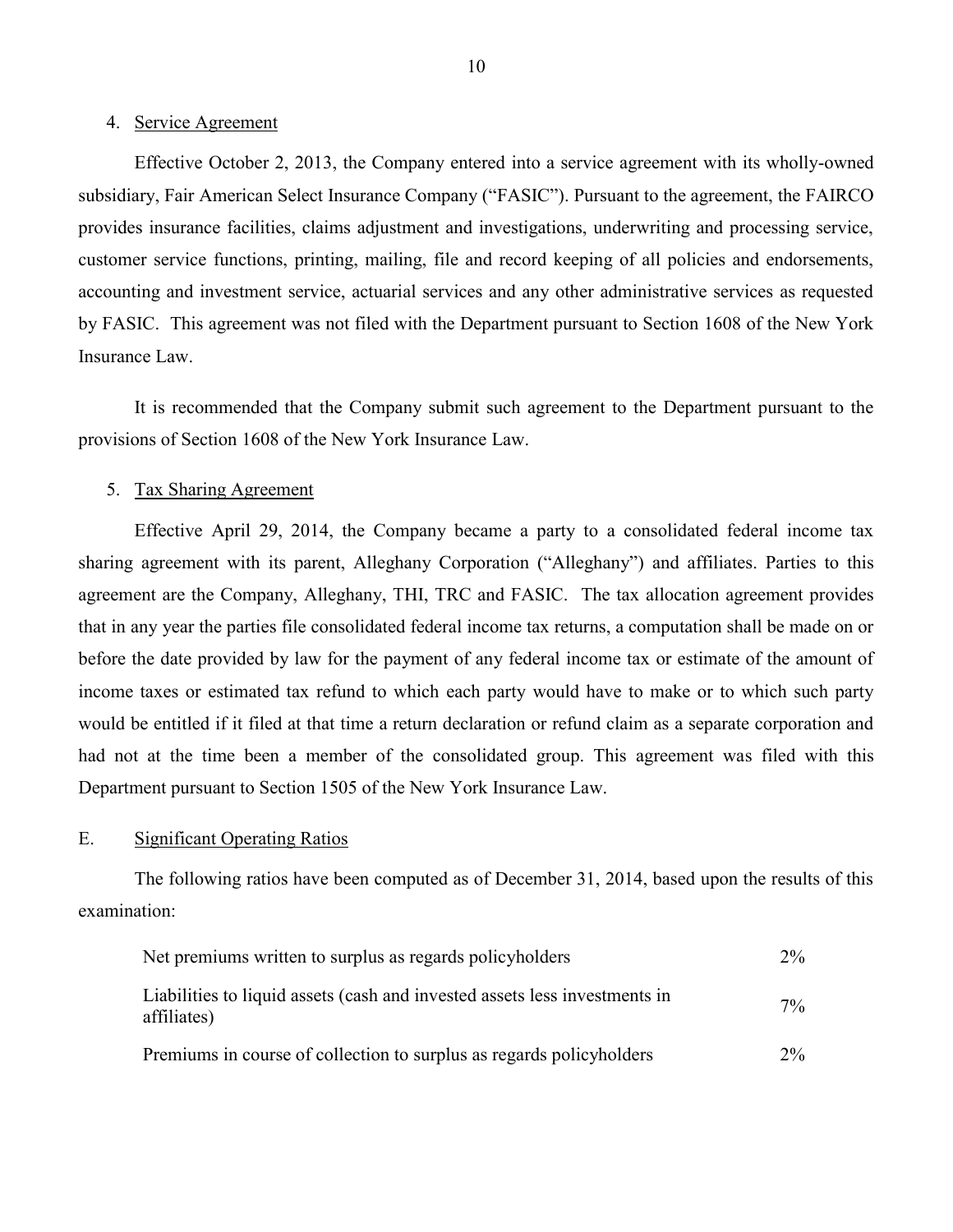All of the above ratios fall within the benchmark ranges set forth in the Insurance Regulatory Information System of the National Association of Insurance Commissioners.

The underwriting ratios presented below are on an earned/incurred basis and encompass the fiveyear period covered by this examination:

|                                              | Amounts       | Ratios  |
|----------------------------------------------|---------------|---------|
| Losses and loss adjustment expenses incurred | \$343,951,866 | 73.75%  |
| Other underwriting expenses incurred         | 147,451,407   | 31.61   |
| Net underwriting loss                        | (25,013,428)  | (5.36)  |
| Premiums earned                              | \$466,389,845 | 100.00% |

## <span id="page-12-0"></span>F. Accounts and Records

### (i) Adjustments to Surplus

 of inter-company tax balances between FAIRCO and TRC, where the offsetting adjustment was applied. As a result of the adjustment, surplus should have been restated to \$234,550,666, with an adjustment of \$5,182,821 flowing through Aggregate write-ins for other than special surplus funds (representing the correction of an inter-company tax balance adjustment) and \$3,323,461 flowing through Unassigned funds (surplus) (representing a non-admitted asset on over 90 day balances relating to the settlement of inter-company tax balances). As such, Current federal and foreign income tax recoverable was reduced to \$134,728 from \$8,641,010. In April 2015, during the audit of its statutory filings by Ernst and Young ("E&Y"), an adjustment to surplus was discovered. The adjustment stemmed from the allocation and settlement

The adjustment was not included in the financials presented in this report as it was not deemed to be material.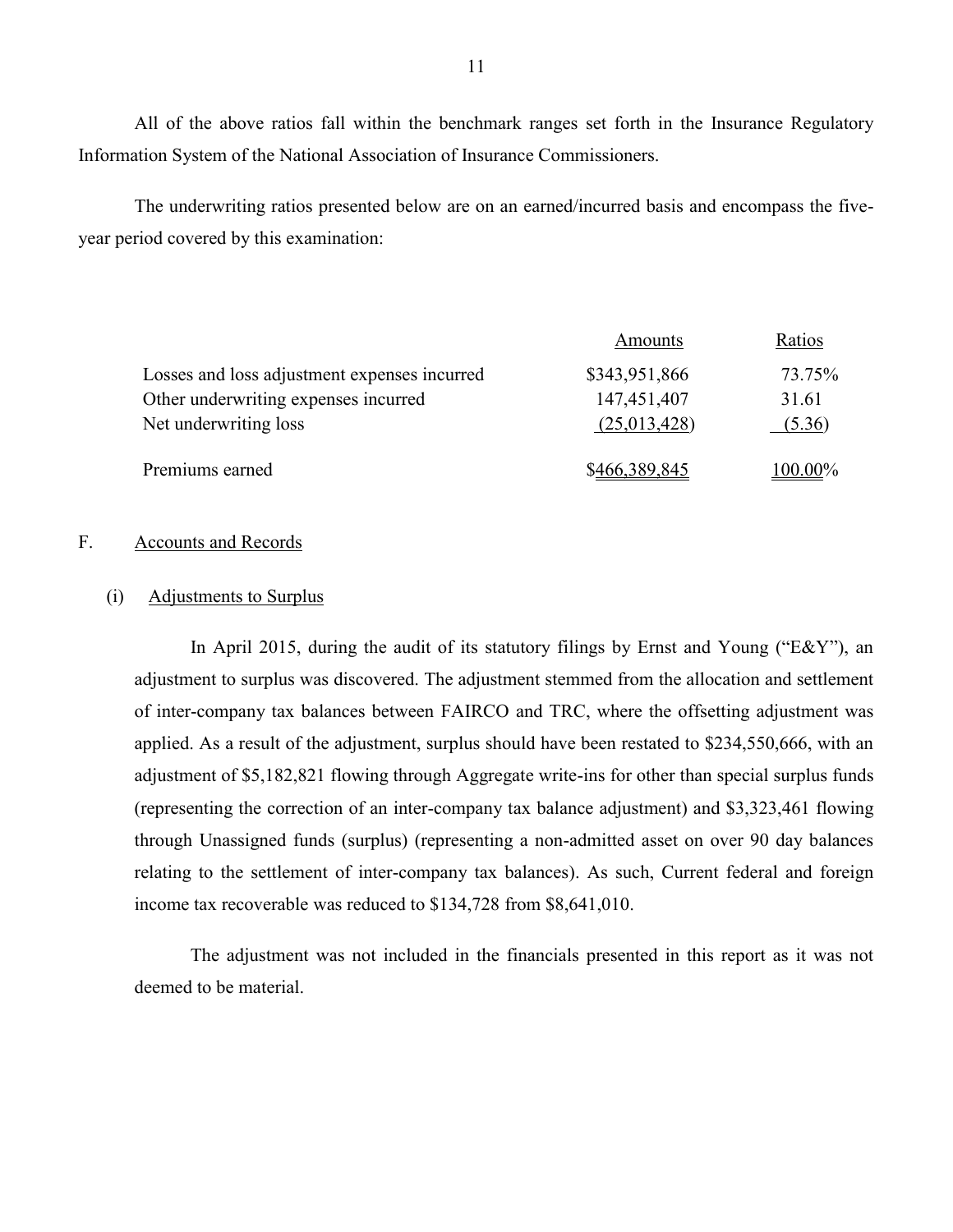#### (ii) Schedule Y Reporting

 did not complete its own transactions on Part 2, Column 13 "Reinsurance Recoverable/(payable) on Losses and/or Reserve Credit Taken/(Liability)" in accordance with the NAIC's annual statement instructions. As a result, the Company failed to accurately present Schedule F, columns 9 through 13 data in Schedule Y, Part 2 Column. The Company reported \$(19,302,000) and The examiner's review of the 2014 Annual Statement Schedule Y noted that the Company should have reported \$(45,856,000).

<span id="page-13-0"></span> It is recommended that the Company exercise greater care and complete Schedule Y in accordance with the NAIC's annual statement instructions. A similar recommendation was made in the prior report on examination.

#### (iii) New York Annual Statement Supplement

 Controlled Person Worksheet. It is noted that the answer to both questions should have been yes, In response to Interrogatory Schedule 2 of the 2014 Annual Statement Supplement, FAIRCO stated that it was not subject to Article 16 of the NYIL, so did not complete the required but as of December, 31 2014 the Company did not have any investments in controlled persons.

<span id="page-13-1"></span>It is recommended that the Company exercise greater care and complete the Annual Statement Supplement in accordance with the Annual Statement Supplement Instructions.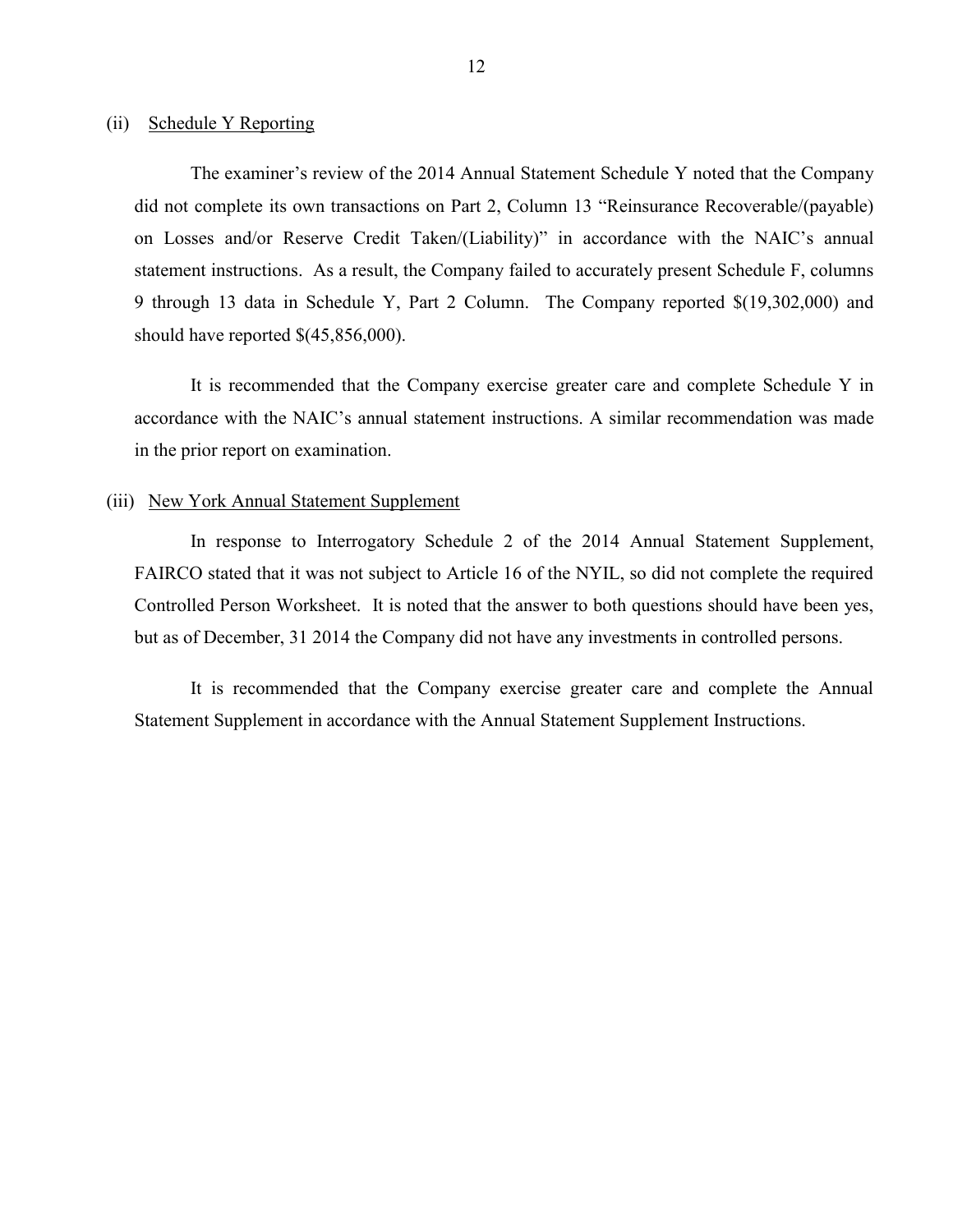# **3. FINANCIAL STATEMENTS**

## <span id="page-14-1"></span><span id="page-14-0"></span>A Balance Sheet

The following shows the assets, liabilities and surplus as regards policyholders as of December 31, 2014 as reported by the Company:

| Assets                                       | Assets        | Assets Not<br>Admitted | Net Admitted<br>Assets |
|----------------------------------------------|---------------|------------------------|------------------------|
| <b>Bonds</b>                                 | \$188,947,302 | \$0                    | \$188,947,302          |
| Common stocks (stocks)                       | 46,886,989    | $\overline{0}$         | 46,886,989             |
| Cash, cash equivalents and short-term        |               |                        |                        |
| investments                                  | 4,989,431     | $\theta$               | 4,989,431              |
| Receivables for securities                   | 29,749        | 0                      | 29,749                 |
| Investment income due and accrued            | 2,151,848     | $\boldsymbol{0}$       | 2,151,848              |
| Uncollected premiums and agents' balances in |               |                        |                        |
| the course of collection                     | 4,395,002     | $\boldsymbol{0}$       | 4,395,002              |
| Amounts recoverable from reinsurers          | 662,083       | $\boldsymbol{0}$       | 662,083                |
| Current federal and foreign income tax       |               |                        |                        |
| recoverable and interest thereon             | 8,641,010     | $\boldsymbol{0}$       | 8,641,010              |
| Receivables from parent, subsidiaries and    |               |                        |                        |
| affiliates                                   | 95,677        | $\boldsymbol{0}$       | 95,677                 |
| Other miscellaneous receivables              | 120,922       | $\boldsymbol{0}$       | 120,922                |
| Totals                                       | \$256,920,013 | \$ <u>0</u>            | \$256,920,013          |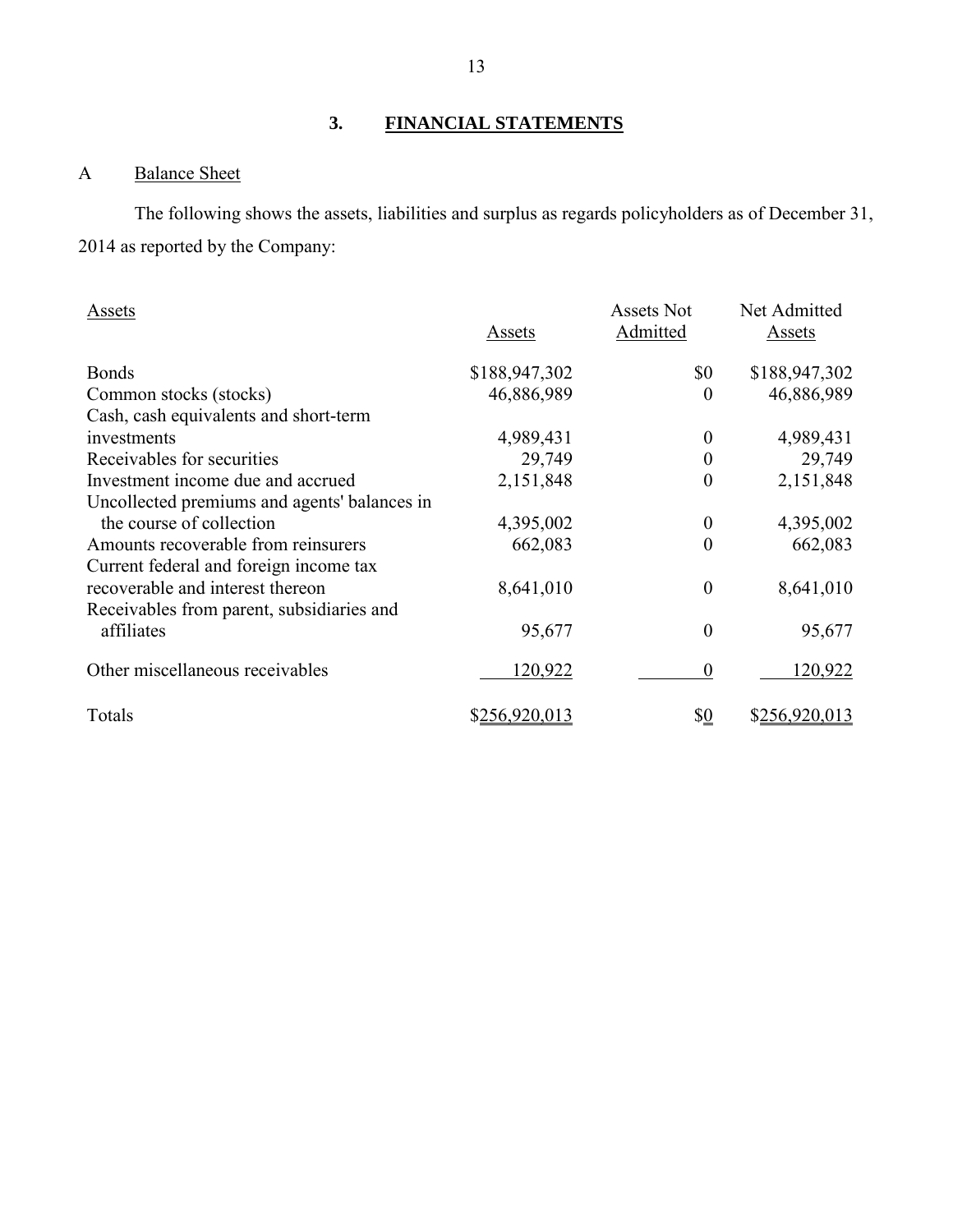Liabilities, surplus and other funds

## **Liabilities**

| Losses and Loss Adjustment Expenses                            | $\mathbb{S}$ | 3,241,435   |
|----------------------------------------------------------------|--------------|-------------|
| Other expenses (excluding taxes, licenses and fees)            |              | 392,895     |
| Taxes, licenses and fees (excluding federal and foreign income |              |             |
| taxes)                                                         |              | 1,042,391   |
| Net deferred tax liability                                     |              | 3,169,983   |
| Unearned premiums                                              |              | 1,804,856   |
| Ceded reinsurance premiums payable (net of ceding              |              |             |
| commissions)                                                   |              | 3,583,501   |
| Other miscellaneous receivables                                |              | 628,004     |
| Total liabilities                                              |              | 13,863,065  |
|                                                                |              |             |
| \$<br>5,000,000<br>Common capital stock                        |              |             |
| 6,398,858<br>Intercompany adjustment                           |              |             |
| Gross paid in and contributed surplus<br>88,227,719            |              |             |
| \$143,430,371<br>Unassigned funds (surplus)                    |              |             |
| Surplus as regards policyholders                               |              | 243,056,948 |
| Totals                                                         |              | \$256,920.  |

Note: The Internal Revenue Service has completed its audits of the Company's consolidated Federal Income Tax returns through tax year 2005. All material adjustments, if any, made subsequent to the date of examination and arising from said audits, are reflected in the financial statements included in this report. Audits covering tax years 2008 through 2014 are currently under examination. The examiner is unaware of any potential exposure of the Company to any tax assessment and no liability has been established herein relative to such contingency.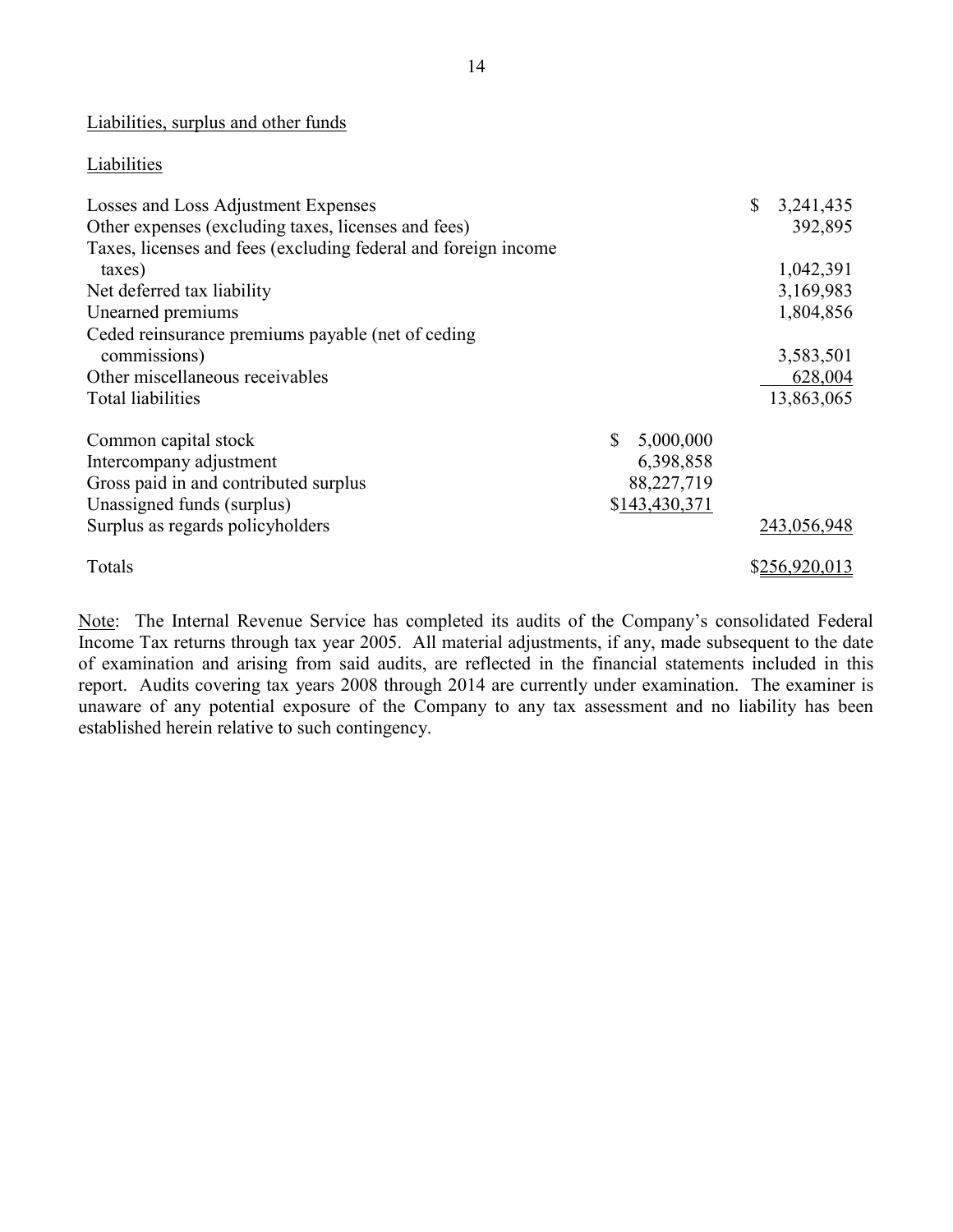#### <span id="page-16-0"></span>B. Statement of Income

The net income for the examination period was \$97,061,462 as detailed below:

| <b>Underwriting Income</b>                                                                          |                              |               |
|-----------------------------------------------------------------------------------------------------|------------------------------|---------------|
| Premiums earned                                                                                     |                              | \$466,389,845 |
| Deductions:<br>Losses and loss adjustment expenses incurred<br>Other underwriting expenses incurred | \$343,951,866<br>147,451,407 |               |
| Total underwriting deductions                                                                       |                              | 491, 403, 273 |
| Net underwriting gain or (loss)                                                                     |                              | (25,013,428)  |
| <b>Investment</b> Income                                                                            |                              |               |
| Net investment income earned<br>Net realized capital gain                                           | \$83,594,017<br>15,290,695   |               |
| Net investment gain or (loss)                                                                       |                              | 98,884,712    |
| Other Income                                                                                        |                              |               |
| Net gain or (loss) from agents' or premium balances charged off<br>Miscellaneous income             | \$263,973<br>123,804         |               |
| Total other income                                                                                  |                              | 387,777       |
| Net income before federal and foreign income taxes                                                  |                              | 74,259,061    |
| Federal and foreign income taxes incurred                                                           |                              | (22,802,401)  |
| Net Income                                                                                          |                              | \$97,061,462  |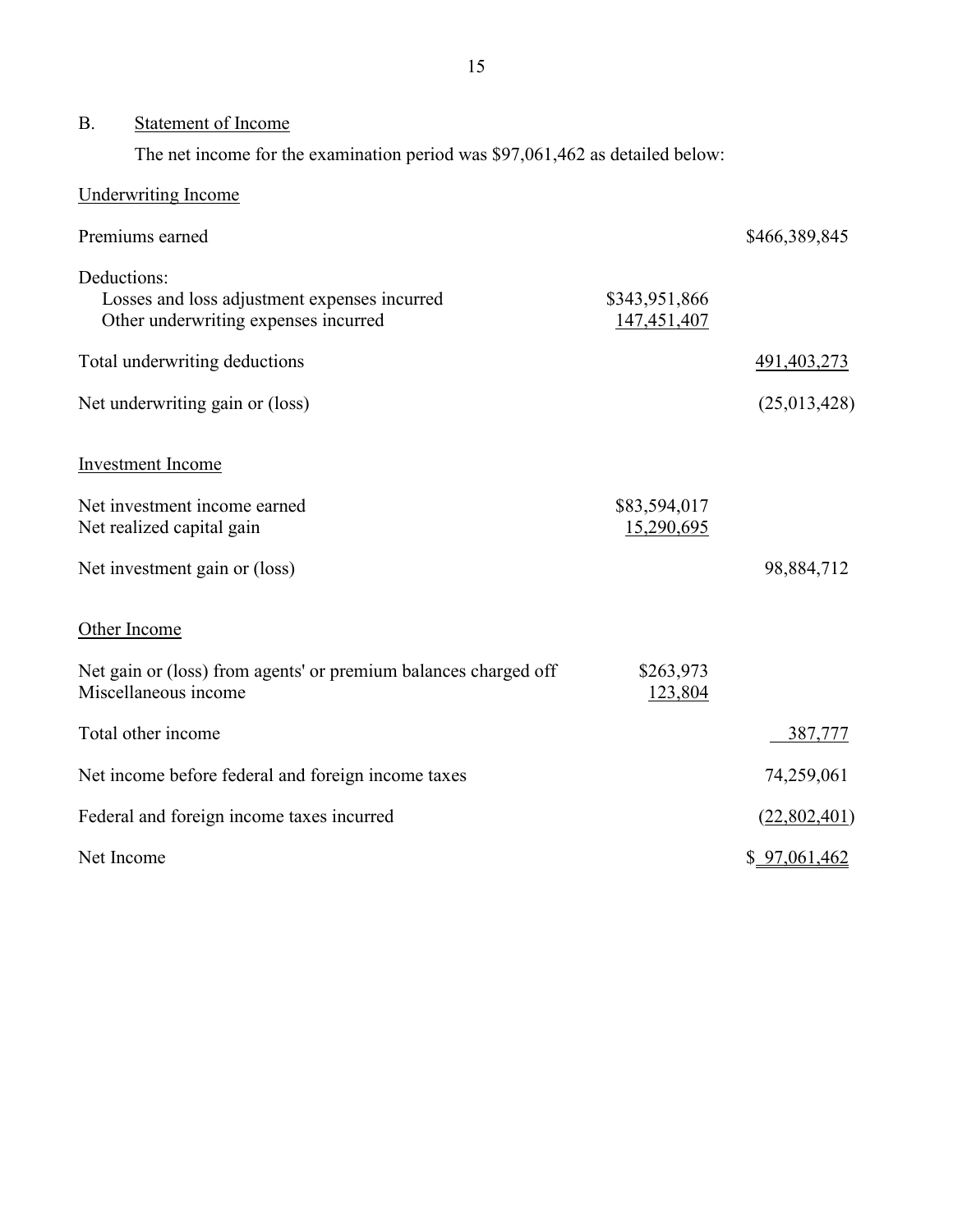# <span id="page-17-0"></span>C. Capital and Surplus Account

Surplus as regards policyholders increased \$39,549,458 during the five-year examination period January 1, 2010 through December 31, 2014, detailed as follows:

| Surplus as regards policyholders per report on<br>examination as of December 31, 2009 |                            |                             | \$203,507,490 |
|---------------------------------------------------------------------------------------|----------------------------|-----------------------------|---------------|
|                                                                                       | Gains in<br><b>Surplus</b> | Losses in<br><b>Surplus</b> |               |
| Net income                                                                            | \$97,061,462               |                             |               |
| Net transfers (to) from protected cell accounts                                       |                            |                             |               |
| Net unrealized capital gains or (losses)                                              | 886,993                    |                             |               |
| Change in net deferred income tax                                                     |                            | \$26,749,662                |               |
| Change in nonadmitted assets                                                          | 11,921,797                 |                             |               |
| Capital changes paid in                                                               | 2,500,000                  |                             |               |
| Surplus adjustments paid in                                                           |                            | 2,500,000                   |               |
| Dividends to stockholders                                                             |                            | 49,970,000                  |               |
| Gains and losses in surplus                                                           | 6,398,868                  | 0                           |               |
| Total gains / losses                                                                  | \$118,769,120              | \$79,219,662                |               |
| Net increase (decrease) in surplus                                                    |                            |                             | 39,549,458    |
| Surplus as regards policyholders per report on<br>examination as of December 31, 2014 |                            |                             | \$243,056,948 |
|                                                                                       |                            |                             |               |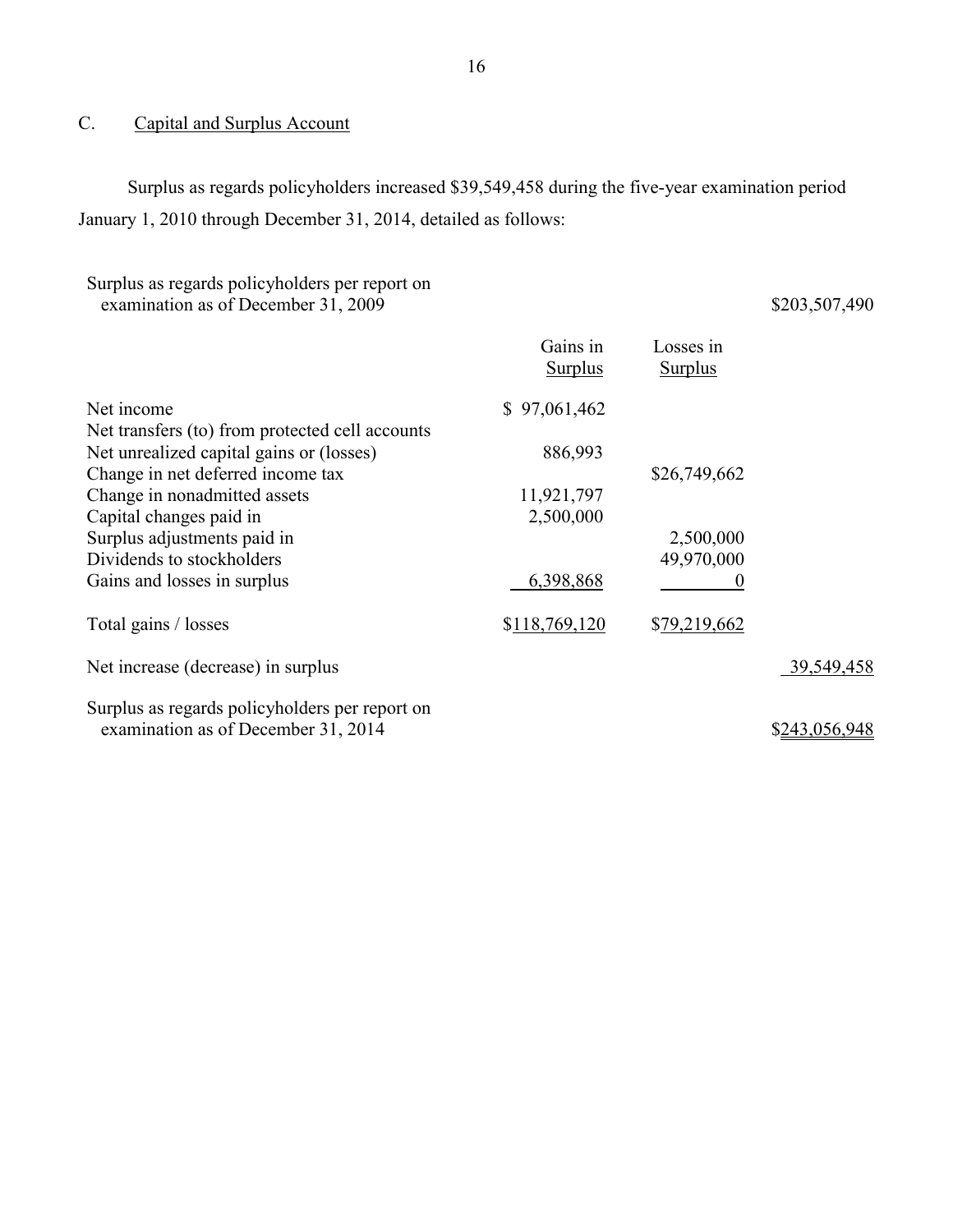## **4. LOSSES AND LOSS ADJUSTMENT EXPENSES**

<span id="page-18-0"></span> Company as of December 31, 2014. The examination analysis of the loss and loss adjustment expense reserves was conducted in accordance with generally accepted actuarial principles and statutory accounting principles, including the NAIC Accounting Practices & Procedures Manual, Statement of The examination liability for the captioned items of \$3,241,435 is the same as reported by the Statutory Accounting Principle No. 55 ("SSAP No. 55").

## **5. COMPLIANCE WITH PRIOR REPORT ON EXAMINATION**

<span id="page-18-1"></span>The prior report on examination contained four recommendations as follows (page numbers refer to the prior report):

## ITEM PAGE NO.

## A. Holding Company System

 i It is recommended that the company amend its tax allocation agreement to include all entities incorporated in its consolidated federal income tax return and file such amended agreement with the Department pursuant to Circular Letter No. 33 (1979) and Article 15 of the Insurance Law. 9

The Company has complied with this recommendation.

## B. Accounts and Records

 i. It is recommended that the Company exercise greater care and complete all interrogatories in accordance with the NAIC Annual Statement Instructions. 10

The Company has complied with this recommendation.

 ii. It is recommended that such unapplied cash, which cannot be properly classified at year-end, should be reported as a separate suspense account item on the balance sheet, until such time that it can be properly classified. 11

The Company has complied with this recommendation.

iii. It is recommended that the Company exercise care and complete 11 Schedule T in accordance with the NAIC Annual Statement Instructions.

The Company has complied with this recommendation.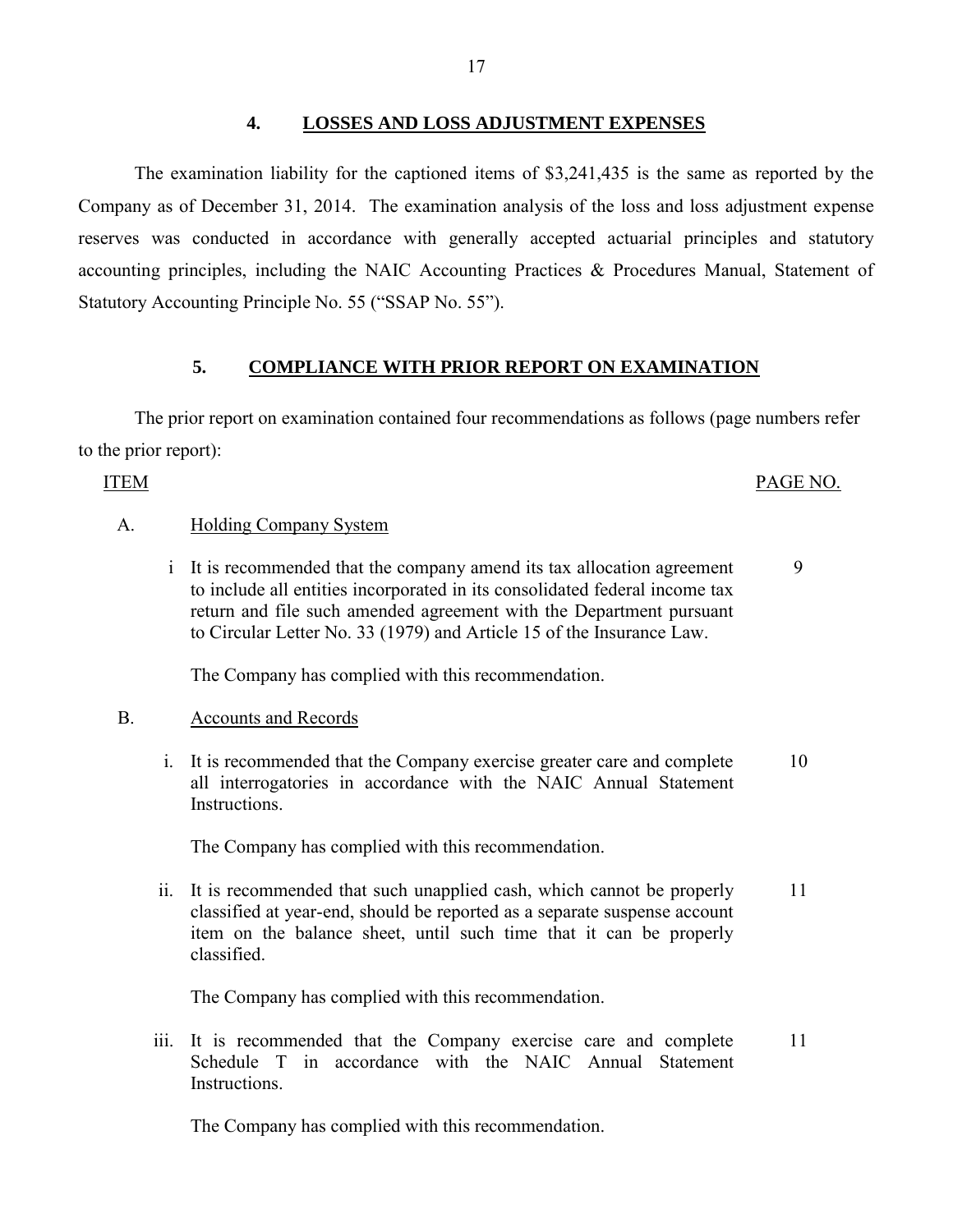## **6. SUMMARY OF COMMENTS AND RECOMMENDATIONS**

## <span id="page-19-0"></span>ITEM

## PAGE NO.

#### A. Holding Company System

 It is recommended that the Company submit such agreement to the Department pursuant to the provisions of Section 1608 of the New York Insurance Law. [10](#page-11-1)

#### B. Accounts and Records

- i. It is recommended that the Company exercise greater care and complete Schedule Y in accordance with the NAIC's annual statement instructions. A similar recommendation was made in the prior report on examination. [12](#page-13-0)
- ii. It is recommended that the Company exercise greater care and complete the Annual Statement Supplement in accordance with the Annual Statement Supplement Instructions. [12](#page-13-1)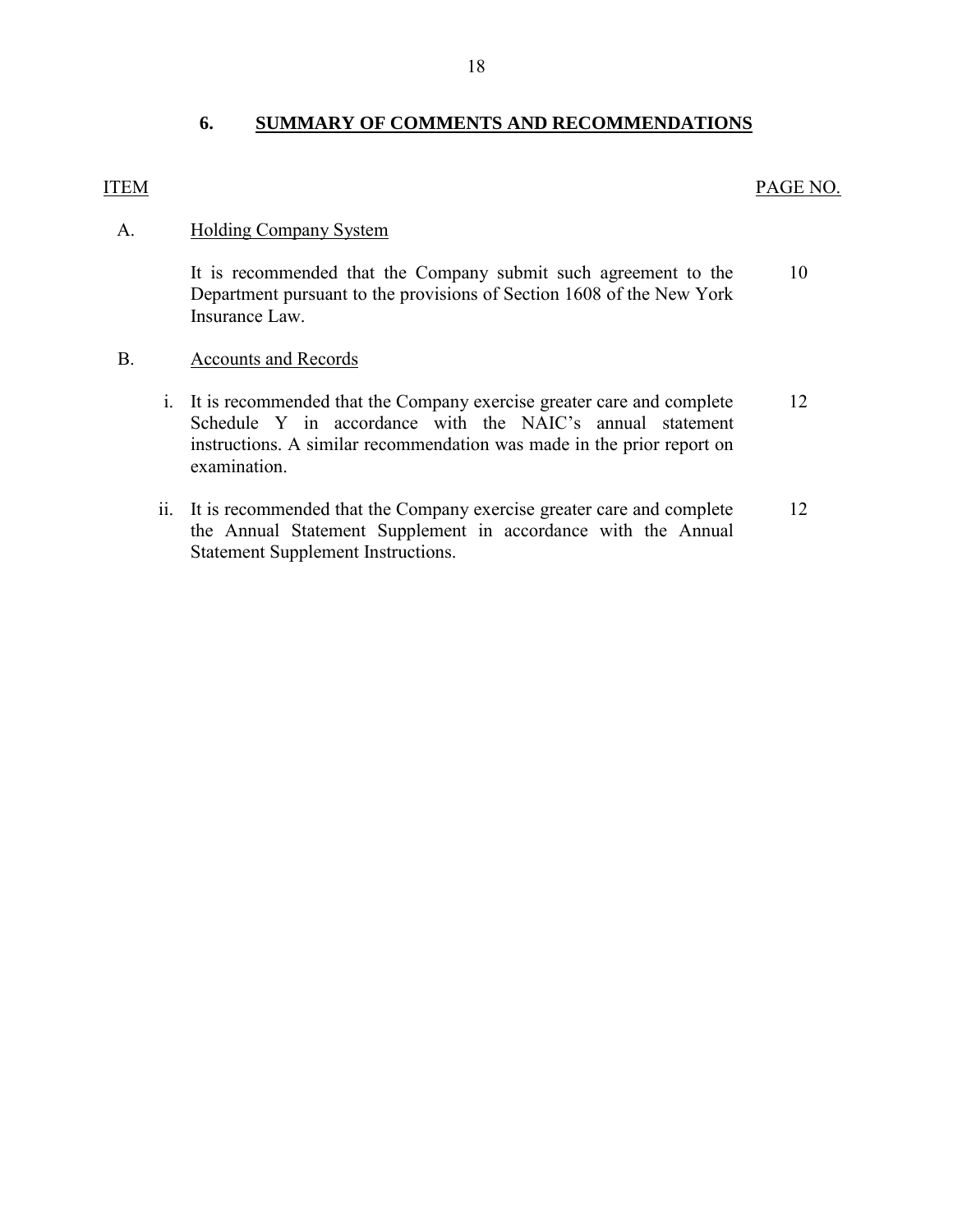Respectfully submitted,

 Associate Insurance Examiner Selrey N. David, CIE

STATE OF NEW YORK ) COUNTY OF NEW YORK ) )ss:

Selrey N. David, being duly sworn, deposes and says that the foregoing report, subscribed by him, is true to the best of his knowledge and belief.

Selrey N. David

Subscribed and sworn to before me

this  $\_\_\_\_\_$  day of  $\_\_\_\_\_$ , 2016.